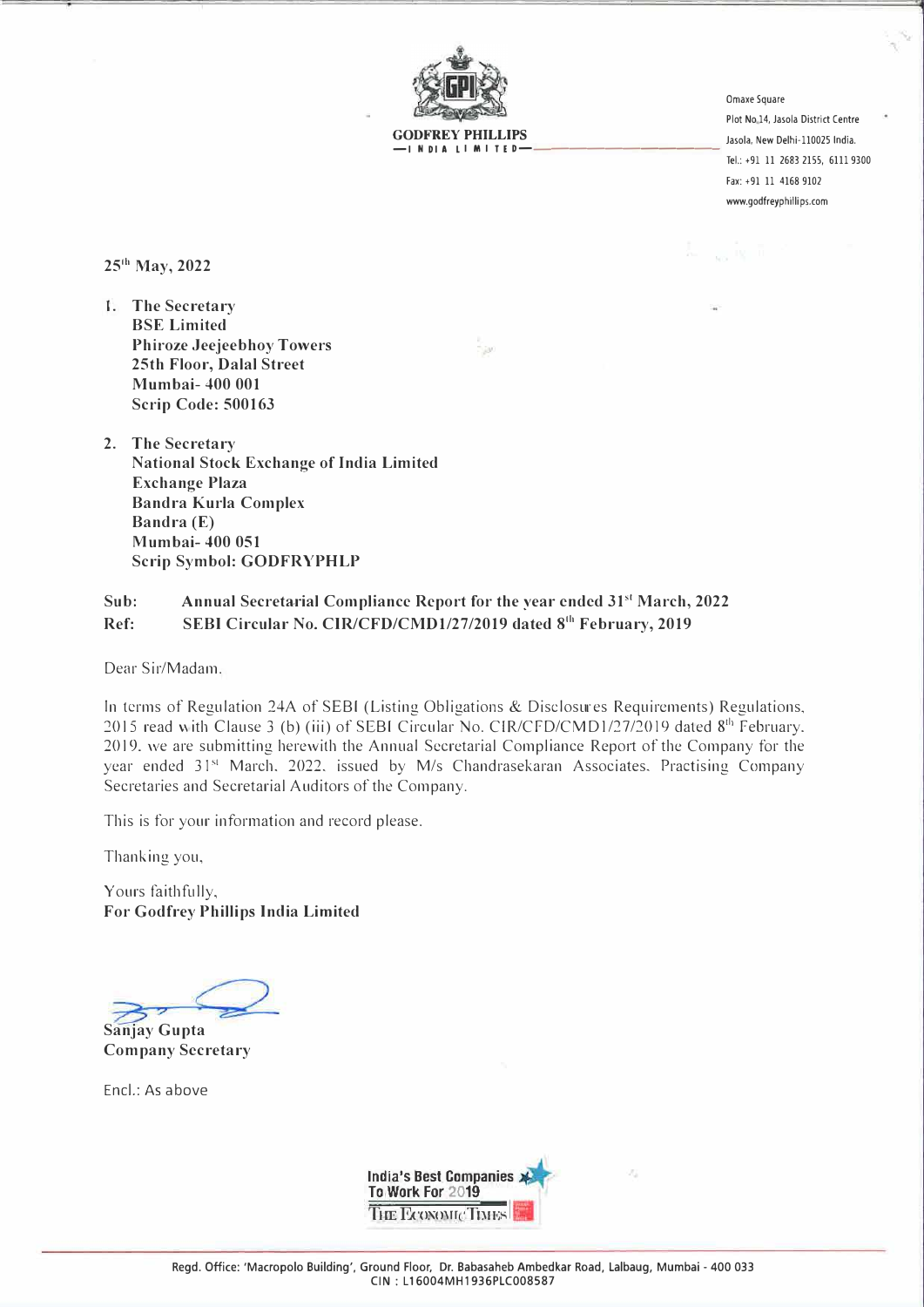

*COMPANY SECRETARIES* 

-,,

### **SECRETARIAL COMPLIANCE REPORT OF GODFREY PHILLIPS INDIA LIMITED FOR THE YEAR ENDED MARCH 31, 2022**

**T,J,** 

The Board of Directors **GODFREY PHILLIPS INDIA LIMITED**  Macropolo Building, Ground Floor, Or. Babasaheb Ambedkar Road, Lalbaug Mumbai-400033

We M/s. Chandrasekaran Associates have examined:

- (a) All the documents and records made available to us and explanation provided by Godfrey Phillips Limited. ("the listed entity"),
- (b) The filings/ submissions made by the listed entity to the stock exchanges,  $\overline{c}$  Website of the listed entity.
- Website of the listed entity,
- (d) Any other document/ filing, as may be relevant, which has been relied upon to make this certification,

for the year ended March 31, 2022 ("Review Period") in respect of compliance with the provisions of:

- (a) the Securities and Exchange Board of India Act, 1992 ("SEBI Act") and the Regulations, Circulars, Guidelines issued thereunder; and
- (b) the Securities Contracts (Regulation) Act, 1956 ("SCRA"), Rules made thereunder and the Regulations, Circulars, Guidelines issued thereunder by the Securities and Exchange Board of India ("SEBI");

The Specific Regulations, whose provisions and the Circulars/ Guidelines issued thereunder, have been examined, include:-

- (a) Securities and Exchange Board of India (Listing Obligations and Disclosure Requirements) Regulations, 2015 to the extent applicable;
- (b) Securities and Exchange Board of **India** (Issue of Capital and Disclosure Requirements) Regulations, 2018 to the extent applicable; **Not Applicable during the year under review.**
- (c) Securities and Exchange Board of India (Substantial Acquisition of Shares and Takeovers) Regulations, 2011 to the extent applicable;
- (d) Securities and Exchange Board of India (Buy-back of Securities) Regulations, 2018; **Not Applicable during the year under review.**
- (e) Securities and Exchange Board of India (Share Based Employee Benefits and Sweat Equity) Regulations, 2021 and Securities and Exchange Board of India (Share Based Employee Benefits) Regulations, 2014 prior to its repealment ; Not Applicable during the year under **review;**
- (f) Securities and Exchange Board of India {Issue and Listing of Non- Convertible Securities) Regulations, 2021 and Securities and Exchange Board of India (Issue and Listing of Debt Securities) Regulation, 2008 prior to its repealment ; **Not Applicable during the year under review;**
- (g) Securities and Exchange Board of India (Issue and Listing of Non- Convertible and Redeemable Preference Shares) Regulations. 2013; **Not Applicable during the year under review;**
- (h) Securities and Exchange Board of India (Prohibition of Insider Trading) Regulations, 2015;
- (i) The Depositories Act, 1996 and the Regulations and Bye-laws framed thereunder and Regulation 76 of Securities and Exchange Board of India (Depositories and Participantial Regulations, 2018 to the extent applicable;

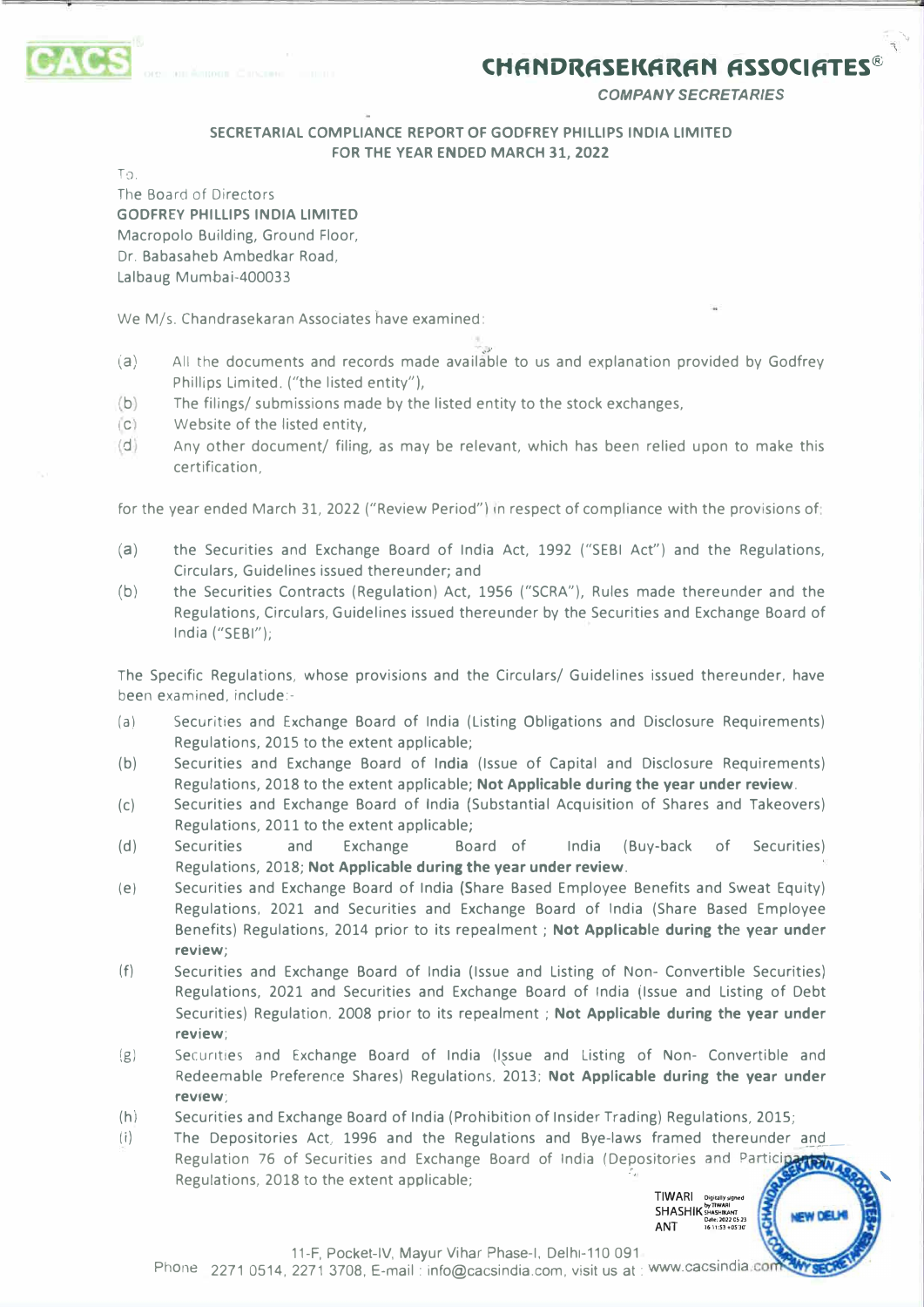# **CHANDRASEKARAN ASSOCIATES Continuation**

- (j) The Securities and Exchange Board of India (Registrars to an Issue and Share Transfer Agents) Regulations, 1993 regarding the Companies Act, 2013 and dealing with client to the extent of securities issued;
- (k) Securities and Exchange Board of India (Investor Protection and Education Fund) Regulations, 2009 to the extent applicable
- (lj The Securities and Exchange Board of India (Delisting of Equity Shares) Regulations, 2021; **Not Applicable during the year under review**

and based on the above examination, We hereby report that, during the Review Period.

(a) The listed entity has complied with the provisions of the above Regulations and Circulars/ Guidelines issued thereunder, except in respett of matters specified below:-

| <b>Sr. No Compliance</b><br>Requirement<br>(Regulations/ circulars<br>guidelines including specific<br>clause) | <b>Deviations</b> | Observations/<br>the<br>Company<br>Secretary | <b>Remarks</b><br>Practicing |
|----------------------------------------------------------------------------------------------------------------|-------------------|----------------------------------------------|------------------------------|
|                                                                                                                | <b>NIL</b>        |                                              |                              |

- $(b)$ The listed entity has maintained proper records under the provisions of the above Regulations and circulars/ guidelines issued thereunder in so far as it appears from my/our examination of those records.
- (c) The following are the details of actions taken against the listed entity/ its promoters/ directors/ material subsidiaries either by SEBI or by Stock Exchanges (including under the Standard Operating Procedures issued by SEBI through various circulars) under the aforesaid Acts/ Regulations and circulars/ guidelines issued thereunder:

| Sr.<br>No. | <b>Action</b><br>taken by | <b>Details of violation</b> | Details of action Observations/<br>taken E.g. fines, remarks of the<br>warning letter, Practicing<br>debarment, etc. | Company<br>Secretary, if any. |  |  |
|------------|---------------------------|-----------------------------|----------------------------------------------------------------------------------------------------------------------|-------------------------------|--|--|
| NH         |                           |                             |                                                                                                                      |                               |  |  |

(d) The listed entity has taken the **following** actions to comply with the observations made in previous reports:

| Sr.<br>No.            | <b>Practicing Company</b><br>Secretary in<br>the previous reports | Observations of the Observations made in Actions taken Comments of the<br>the<br>compliance report for entity, if any<br>the year ended March<br>31, 2021. |  | secretarial by the listed Practicing Company<br>Secretary on the<br>actions taken by the<br>listed entity |  |  |  |  |
|-----------------------|-------------------------------------------------------------------|------------------------------------------------------------------------------------------------------------------------------------------------------------|--|-----------------------------------------------------------------------------------------------------------|--|--|--|--|
| <b>NOT APPLICABLE</b> |                                                                   |                                                                                                                                                            |  |                                                                                                           |  |  |  |  |

*(e)* The listed entity has suitably included the conditions as mentioned in Para 6(A) and 6(8) of the SEBI Circular CIR/CFD/CMDl/114/2019, dated October 18. 2019 in the terms of appointment of statutory auditor of the Company



TIWARI Digitally slg by TIWARI<br>**SHASHI** SHASHIKANT<br>**MANT** Date: 2022 05.23  $KANT$  16:12:11 +05'30